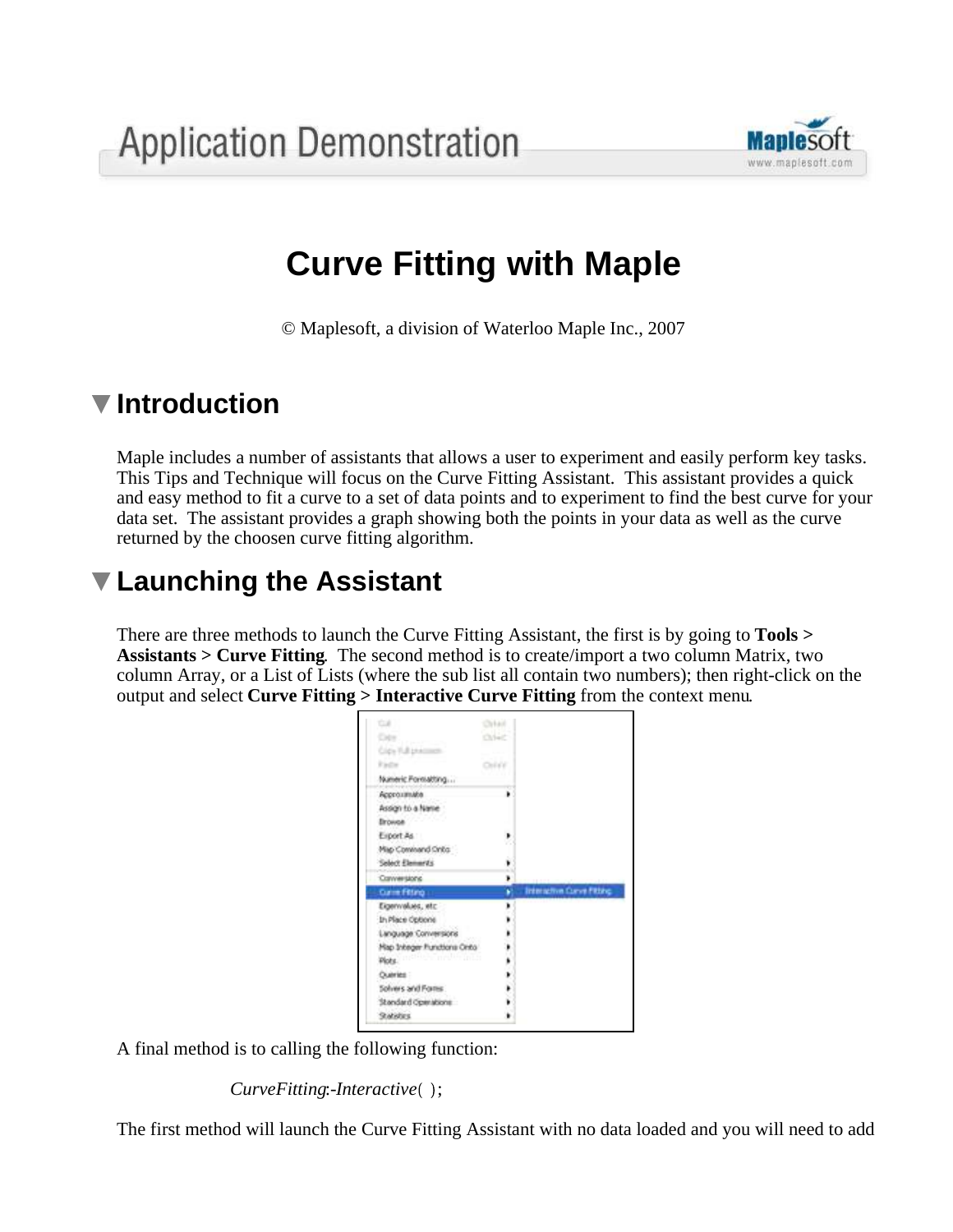the data before continuing with the assistant. The second method will launch the assistant with the data that you clicked on already loaded into the assistant. By passing no data to the third method, the Curve Fitting Assistant will launch with no data loaded. By passing the data as the argument of the command, you will launch the Curve Fitting Assistant with the data loaded into the assistant.

#### **Inserting Data**

If the Curve Fitting Assistant was launched without any data being loaded, the first window of the assistant is:

| <b>R. Curve Fitting Assistant</b>                          |  |
|------------------------------------------------------------|--|
| Enter data points below                                    |  |
| Independent Values (x)<br>Dependent Values (f(x))          |  |
|                                                            |  |
|                                                            |  |
|                                                            |  |
|                                                            |  |
|                                                            |  |
|                                                            |  |
|                                                            |  |
|                                                            |  |
| Next Page<br>Previous Page<br>Current Page<br>$\mathbf{1}$ |  |
| Clear<br>Cancel<br>Import<br>Help<br>Fit                   |  |

This window allows you to enter in the *x* and  $f(x)$  values by hand or to click the **Import** button that will bring up Maple's Import Assistant.

#### **Fitting the Curve**

Once the data is imported into the Curve Fitting Assistant you will get the following window: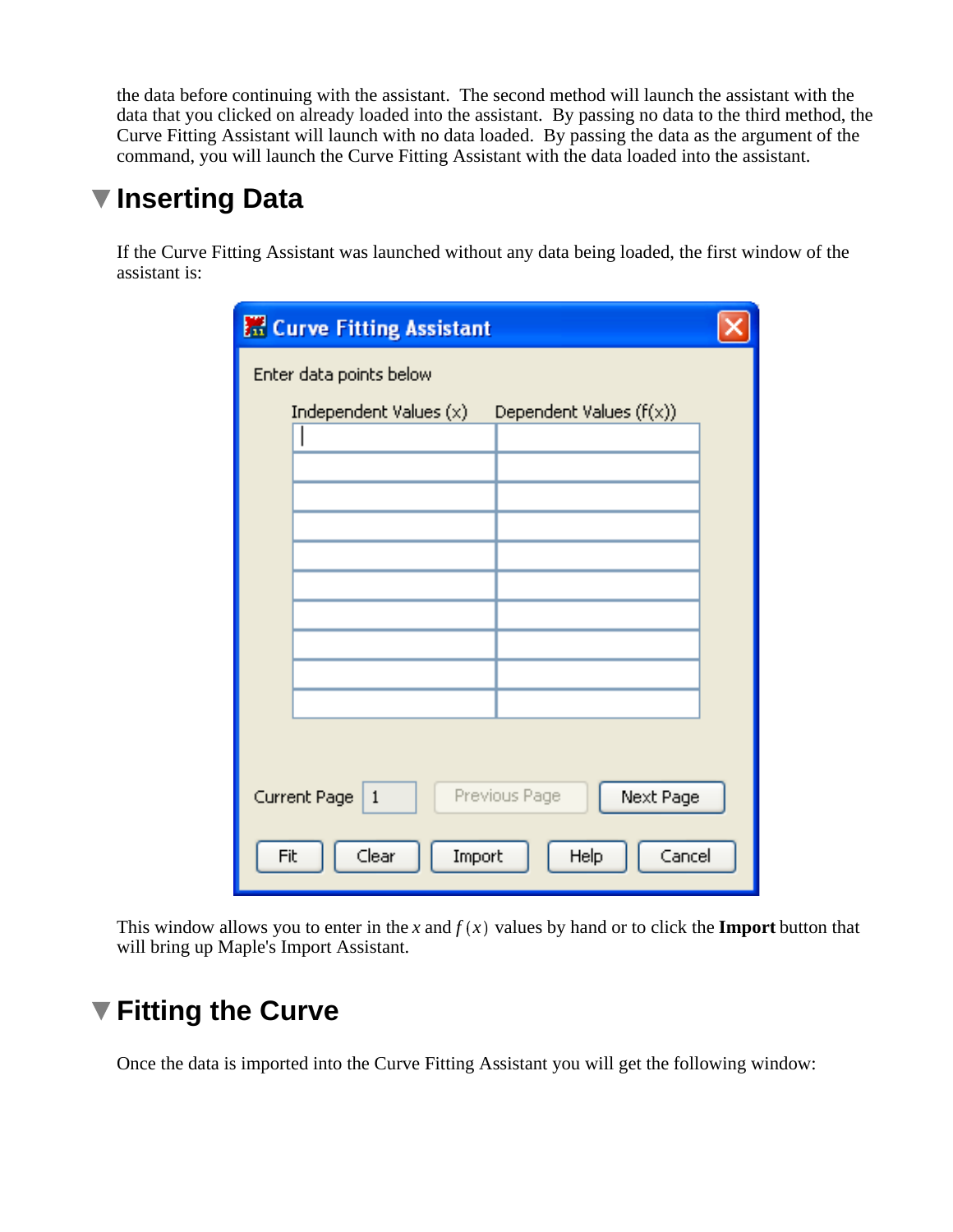| : Pkt.                    |
|---------------------------|
|                           |
|                           |
| $\mathbb{R}$<br>u<br>Pkt. |
| ý                         |
|                           |
| <b>Plut</b>               |
|                           |
| <b>Flot</b>               |
| Plot                      |
|                           |

This window has a plot to the left, an indication of the vertical range of the plot and relevant curve fitting commands to the right. At the bottom of the window there is a box for the result of the selected curve fitting algorithm. The plot is also be updated with the curve returned by the curve fitting algorithm that is selected.

*Note: The Rational Interpolation selection shows up only if the data contains no decimal values. The Thiele Interpolation shows up only if the*  $f(x)$  *values in the data are unique.* 

For the Rational Interpolation and Splines options there are sliders that allow you to control the maximum degree of the numerator and denominator being used or the degree of the spline being used during the curve fitting procedure.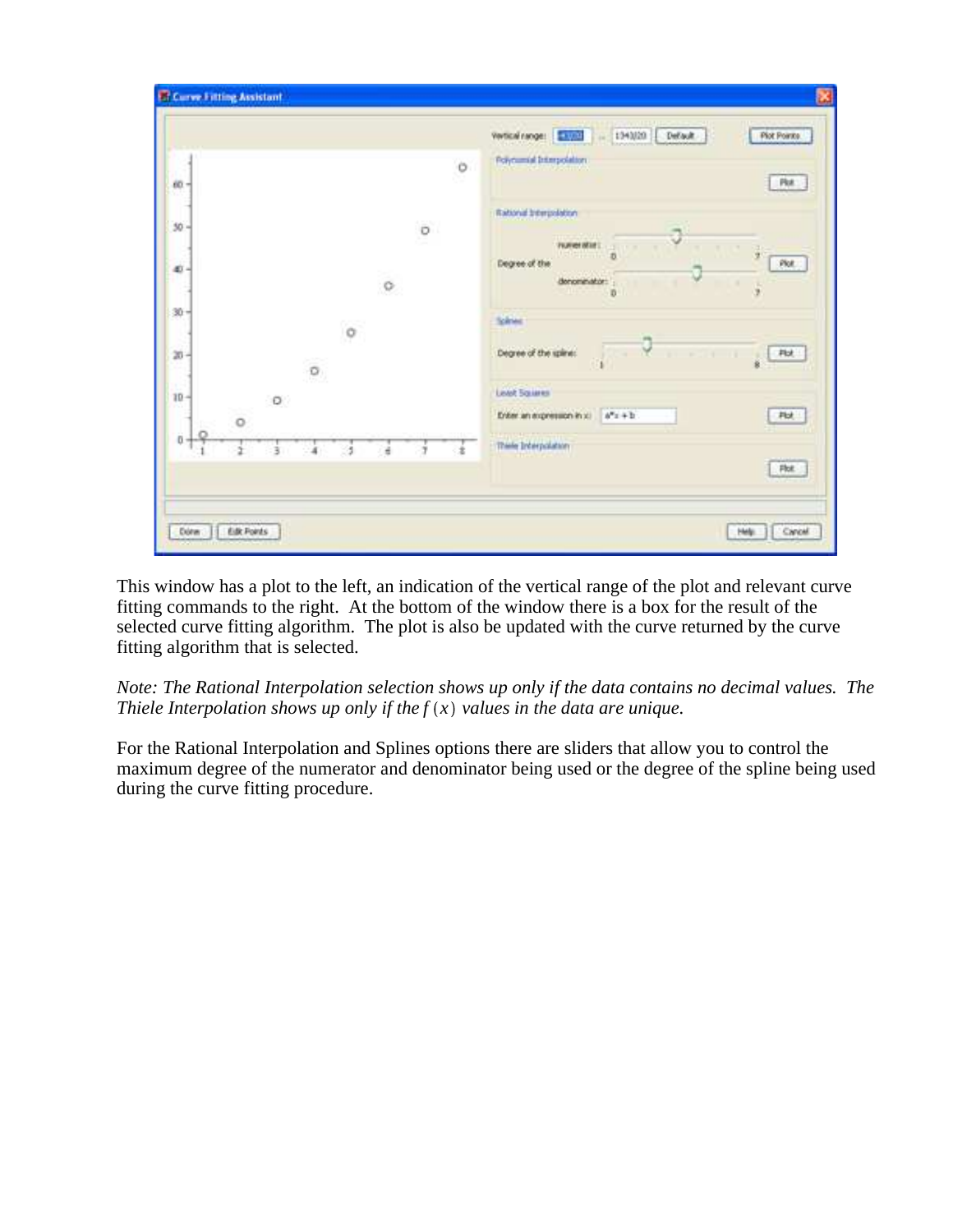

The Least Squares section provides an input box for the user to specify an expression in terms of *x*. The parameters will be fit by the Least Squares command with values according to this procedure. Only expressions that are linear in terms of the parameters are allowed.

| "Least Squares"                             |      |
|---------------------------------------------|------|
| Enter an expression in x: $a*x^2 + b*x + c$ | Plot |

To apply the fitting command, click the **Plot** button that is to the right of the algorithm options.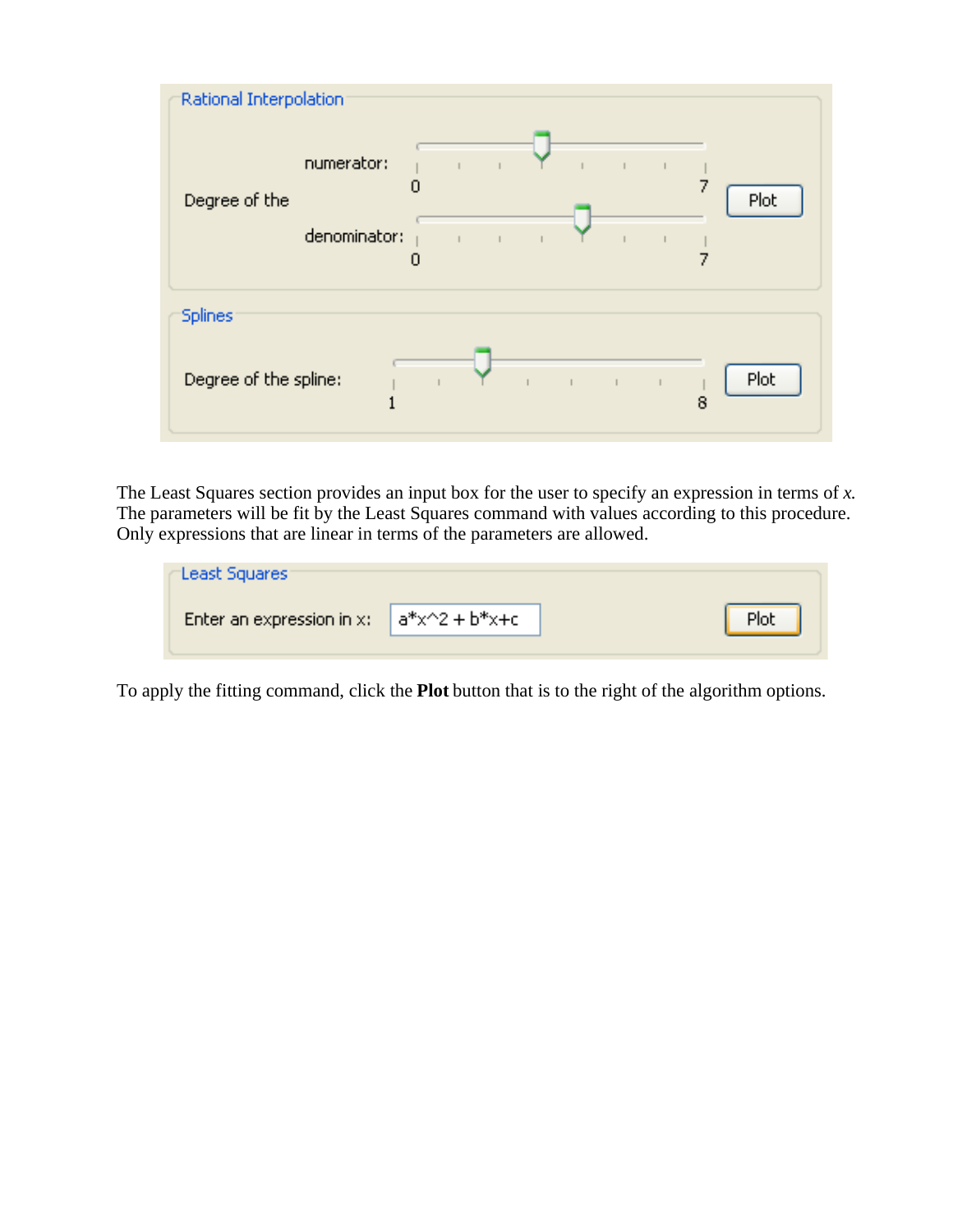|                      | Vertical range: - 112/5 = 2352/5<br>Plot Points<br>Default<br>Poycumul Interpolation                                                                                   |
|----------------------|------------------------------------------------------------------------------------------------------------------------------------------------------------------------|
| 400                  | Pet.                                                                                                                                                                   |
| $300 -$              | <b>Rational Interpolation</b><br><b>NAME OF STREET</b><br>$\mathcal{L}$<br>×<br>Degree of the $\overline{\phantom{a}}$<br>Plot.<br>denomination:<br>٠<br>ÿ<br><b>D</b> |
| $300 -$              | Solive<br>ana<br>$\sim$ Y<br>Degree of the spine:<br>31 87 8 11<br><b>Plot</b>                                                                                         |
| $100 -$              | Least Squires                                                                                                                                                          |
| ä.<br>-58<br>Ĩ.<br>× | Enter an expression in xi after 2 + b*x+c<br><b>Flot</b><br>$\mathbb{Z}$<br>$\mathcal{L}$                                                                              |
|                      | Think Interpolation<br>Phot.                                                                                                                                           |

The Curve Fitting Assistant allows you to experiment with different curve fitting algorithms and easily see the plot of the resulting curve. This interface also allows for experimenting with setting different settings for the curve fitting procedure. Once you have found the curve that you are looking for, you can click **Done** to have the equation that is in the bottom box of the window inserted into the document. By clicking the **Cancel** button, the window will be closed without the equation being inserted into the document.

#### **Package Overview**

Within Maple, there is a package that contains the following command to fit a curve to your input data:

- BSpline
- BSplineCurve
- Interactive
- LeastSquares
- PolynomialInterpolation
- RationalInterpolation
- Spline
- ThieleInterpolation

The commands within this package are the same commands that are called by the Curve Fitting Assistant. Once you have determined the command that best suites your data set, you can call the command directly without needing the Curve Fitting Assistant. More information on each of the commands can be found on the help page for each that is linked above.